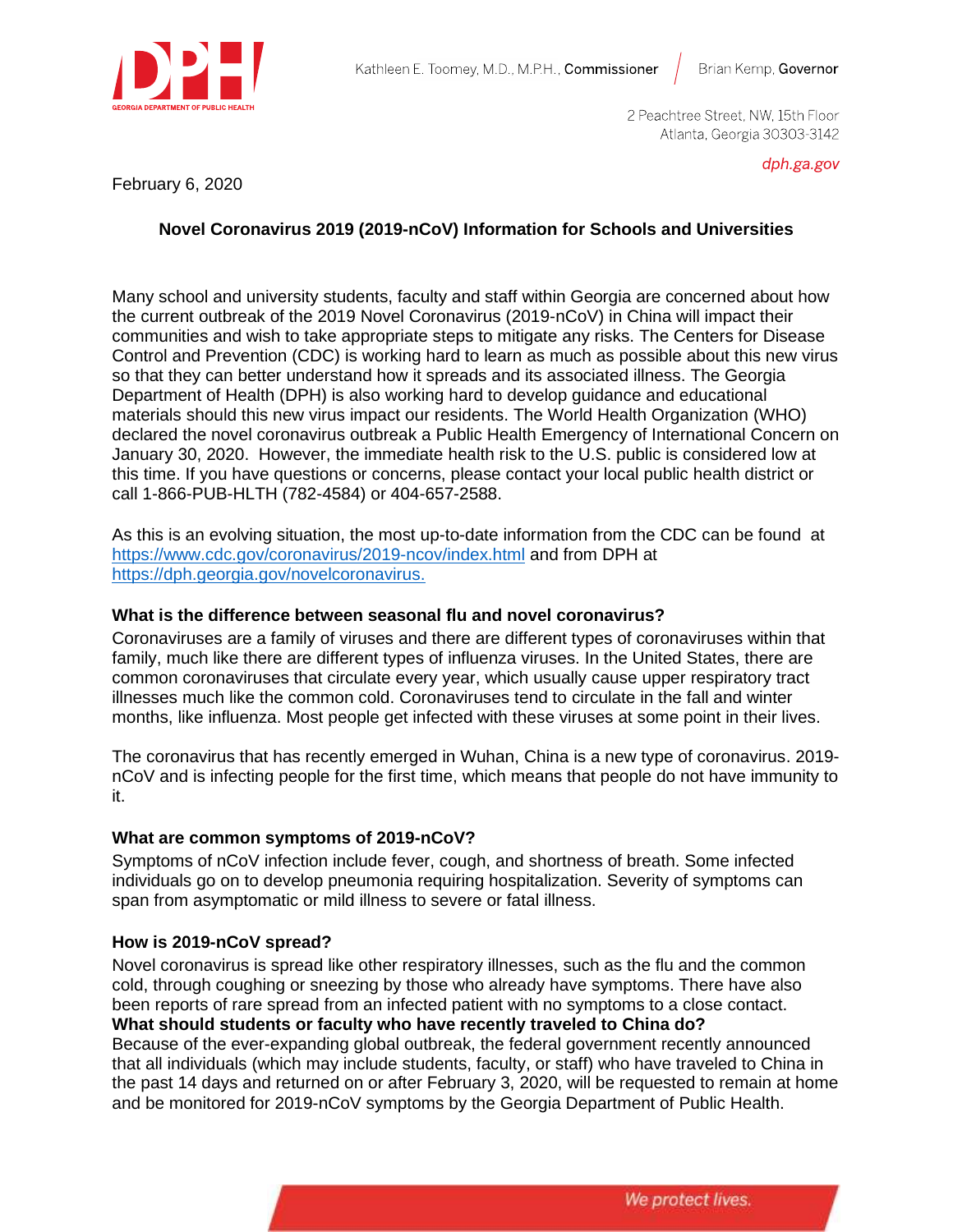School and university students, faculty or staff whose family members have traveled from China in the last 14 days (and are being monitored for symptoms) **do not need to be excluded from school**.

### **How is 2019-nCoV treated?**

Currently, there is no specific antiviral treatment recommended for the new coronavirus. There is no vaccine to prevent this virus, and the CDC advises that the best way to prevent infection is to avoid being exposed to it.

## **What preventive measures should schools and universities take to help reduce the spread of respiratory illness?**

The Georgia Department of Public Health recommends that schools and universities increase education about respiratory hygiene. Students, faculty, and staff should follow these steps that prevent the transmission of respiratory infections:

- Cough or sneeze into your elbow or cover your coughs and sneezes with a tissue, not your hands.
- Avoid touching your eyes, nose and mouth.
- Wash hands often with soap and warm water for at least 20 seconds, especially after coughing or sneezing. Use alcohol-based hand sanitizer if soap and water are not available.
- Stay home if you're sick, especially with a fever.
- Avoid people who are sick.
- Clean and disinfect frequently touched surfaces and objects.

Additional preventive measures include:

- If you had a fever, do not go to work or attend class until you are fever free for 24 hours without fever reducing medication.
- Provide adequate supplies, including clean and functional handwashing stations, soap, paper towels, and alcohol-based hand sanitizer.
- Encourage routine surface cleaning through education, policy and the provision of supplies.
- Get a flu shot it's not too late to be protected!

For university students who present to Health Services:

- Students who visit health services should be instructed to wear a mask when they present with respiratory symptoms.
- Health personnel should inquire about travel history.
- Clinicians should wear person protective equipment to guard against potential exposure. https://www.cdc.gov/coronavirus/2019-ncov/hcp/hcp-personnel-checklist.html
- Continue to monitor up-to-date information from health officials.
- Always promote daily practice of everyday preventive actions.